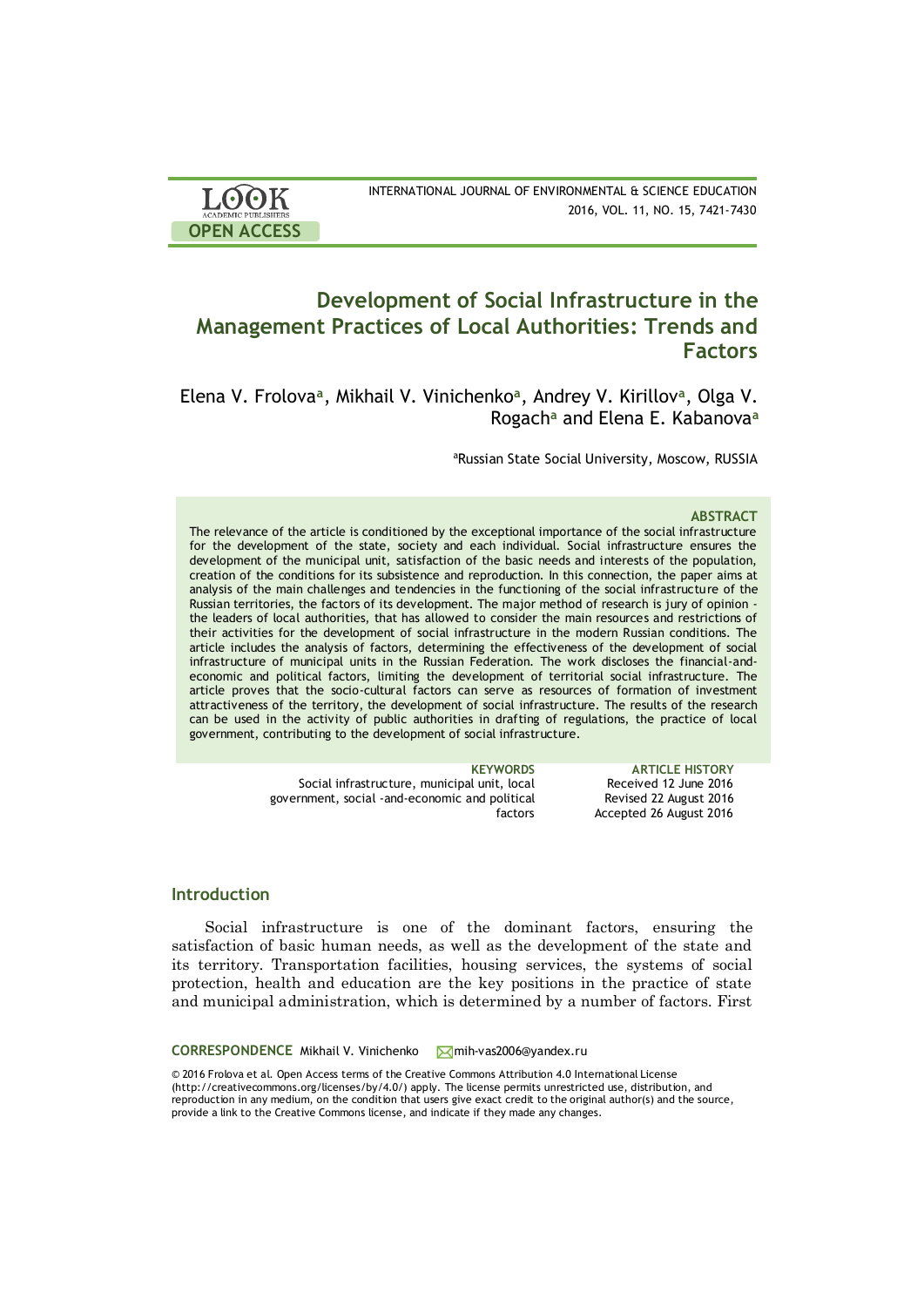of all, by the social significance of the social infrastructure, which appoints the availability of primary amenities for the population, the possibility of selffulfillment of the individuals, the development of their professional, entrepreneurial activity, characteristic of conditions for transformational and transactional costs saving for businesses unit. Effective development of social infrastructure provides a pledging of social security and political stability. Complexity and multidimensionality of set problems raises special demands to the system of management, providing operation and development of social infrastructure, first of all at the local level. Concentration on a particular territory of all processes of sustenance of the population, territorial localization of the objects of social infrastructure confirms the effectiveness of autonomy of local government from the government institutions in the solution of the issues of local character.

In recent years, both Russian and foreign researchers have given much attention to the development of local government. Thus, the analysis of the issue of interaction between central and local authorities is represented in the works of J. George & S. John (2012), C. Copus (2006). A significant number of papers are devoted to the analysis of human capacity of local government (Vries, 2002; Timchenko, 2013), the transformation of the political culture of the population, the study of the role of citizens' social commitment (Crawford, 2009; Wulf, 2008). Certain aspects of the interaction between local administration and population in Russia, are clarified in papers J.A. Grissom & J.R. Harrington (2013), V.N Ivanov & V.I. Patrushev (2001), A.N. Shirokov (2000), I.V Babichev (2000).

However, the factors, restricting the effectiveness of local authorities activities for the development of social infrastructure are not investigated in full in the present works.

# **Materials and Methods**

In the course of the study such general-purpose methods as analysis and synthesis, deduction and induction, generalization, theoretical modeling as well as empirical methods, such as analysis of documents, sociological survey, and observation have been implemented.

Informational background of the research includes federal and regional statutory regulations, statistics, informational and analytical materials of federal, regional and local authorities.

Obtained results of the research are proved out by the data of a jury of opinion, conducted by the All-Russian Board of Local Self-Government. Expert survey has been conducted among local government leadership. The appliance of the above-mentioned methods and techniques has made it possible to ensure the validity of the analysis, theoretical and practical conclusions.

### **Results**

Social infrastructure of the municipal unit is a complicated, multifunctional complex that includes a set of institutions, organizations and offices, united by a common goal of development of the municipality, satisfaction of the basic needs and interests of the population, arrangement of conditions for their subsistence and reproduction. Transportation facilities, housing services, social protection, health and education are the key positions in the practice of state and municipal government, which is determined by a number of factors.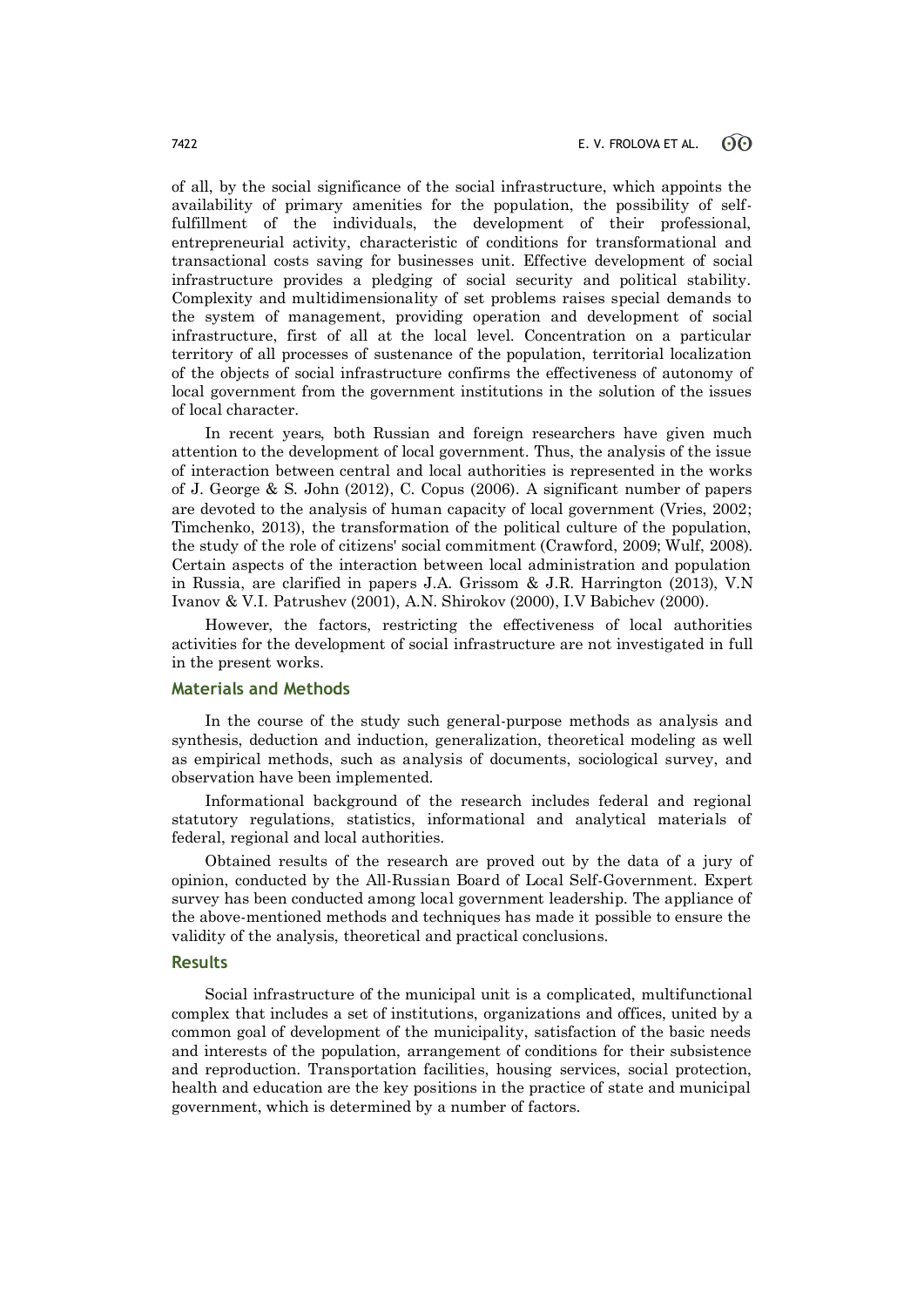#### $\odot$ INTERNATIONAL JOURNAL OF ENVIRONMENTAL & SCIENCE EDUCATION 7423

Statistics, the results of the sociological studies testifies a number of problems, connected to these areas of activity. Each fifth respondent leader of local authorities, most of which were represented by rural villages, was "not satisfied" or "rather not satisfied" with the level of the development of social infrastructure in their territory (see. table. 1)

**Table 1.** Evaluation of the level of satisfaction with the development of social infrastructure in the responses of the experts.

| Responses of the experts |                |      |                  |           |      |           |  |  |  |
|--------------------------|----------------|------|------------------|-----------|------|-----------|--|--|--|
| οf                       | satisfied      |      | rather satisfied | rather    | not  | not       |  |  |  |
|                          |                |      |                  | satisfied |      | satisfied |  |  |  |
|                          |                | 14,6 | 65,9             |           | 17.1 | 2,4       |  |  |  |
|                          |                |      |                  |           |      |           |  |  |  |
|                          |                | 20,6 | 63,5             |           | 15,2 | 0,7       |  |  |  |
|                          |                |      |                  |           |      |           |  |  |  |
|                          |                | 17,2 | 50,6             |           | 28,5 | 3,6       |  |  |  |
|                          |                |      |                  |           |      |           |  |  |  |
|                          |                | 18,5 | 71,7             |           | 9,8  | 0         |  |  |  |
|                          | Urban district |      |                  |           |      |           |  |  |  |

Judging by each major element of the social infrastructure taken separately, the lowest grades (average 3 out of 5) have been given to the transportation facilities and utilities system. Among the elements of the sociocultural complex, the system of secondary education has received the highest grades - "4" on average. In the framework of the socio-cultural complex, worst of all is the situation with the health system (the average grade - 3). According to the experts, the most deplorable situation with health services has been formed in urban settlements. Every fifth leader of organs of power of the municipality (21.4%) responded quite negatively to the level of development of local medicine (Frolova, 2014a).

# *Factors, determining the management practices of the social infrastructure development*

Under the factors (from the Latin factor -. making - producing) we understand the conditions that determine the nature, specificity, parameters of the activity of the management entity with the purpose of the social infrastructure modernization. Management practices are formed under the influence of many factors, which are interconnected and interconditioned. The classification of the factors is based on their grouping by main scopes of activity: economic, social, political, cultural and spiritual. At the same time, natural and territorial factors are also considered as the key aspects of social infrastructure development.

# *Natural-territorial factors*

Natural-territorial factors - is type and size of a settlement, climatic, ecological conditions, natural-resource potential of the territory. Naturalterritorial conditions for the social infrastructure accommodation have prevailing significance. These factors identify the specificity of the functioning of the infrastructure sectors. Thus, harsh weather conditions, in particular, dictate a high level of requirements for functional performance of utilities system, significant material costs for the construction and maintaining of environmental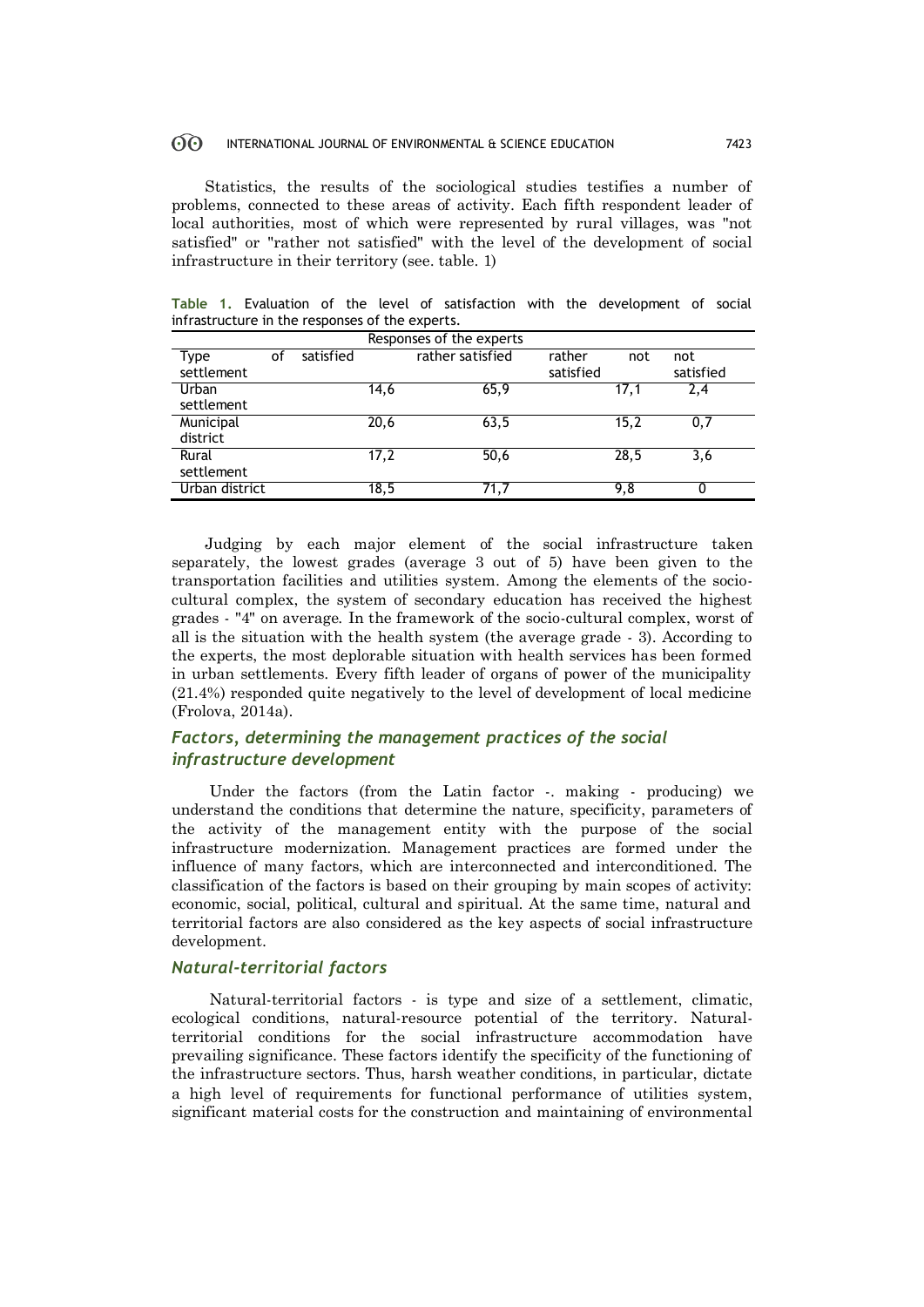support systems. But the only factor of the depth of ground freezing indicates the difference in the cost of construction and keeping of residence building, the objects of infrastructure in various regions. The high cost of community, transportation facilities, geographical isolation of the northern territories increase the transformation costs, connected with production, transportation and storage of food and industrial articles, restricting the development ability of the consumer market complex.

Not less significant factor in the development of infrastructure is the type and size of the municipal unit. Belonging to the urban or rural settlement, in many respects determines the priority of any given area of activity of the instance of authority on the development of social infrastructure. The characteristic features of the rural settlement, indicating the specificity of its social infrastructure, are usually the following: dispersion of displacement of population, the prevalence of low-rise buildings, the lack of centralized utilities, low level of transaction costs when making different kinds of transactions, formation of a contract, which are determined by the specific of sufficiently close interpersonal communication (Kuhtin, 2008), the absence of a stable level of demand for commercial services of the consumer market, the socio-cultural infrastructure complex. The finely divided nature of the resettlement defines a high degree of dispersion of social infrastructure objects, high transportation costs of the population.

Another significant factor is the size of the settlement. On the one hand, in the large urban areas special requirements are imposed to the work of the government in order to ensure the effective functioning of the objects of social infrastructure. Rather than anywhere else, in the large cities the organization of municipal improvement, transportation, public services is associated with a high level of complexity. On the other hand, large cities, being the centers of the workforce, have a more stable financial base for the social infrastructure development (Makushkin et al., 2016). Statistics affirm serious prerequisites to the mobility of personnel and capital to the large settlements. Higher population size serves as a factor of effective development of social infrastructure, as it creates the objective prerequisites for sustainable demand on related services, allows to create the taxation base of local budgets.

### *Political factors*

Political factors are represented by the laws and regulations that define the parameters of government work in the development of social infrastructure, the direction of state, regional policy, the level of citizen activism, non-governmental organizations.

The political sphere is inherent in the law, rules of which set the parameters and vector of the state policy, regulating the interaction of the main subjects of the modernization of social infrastructure. Moreover, the legal provisions of budget legislation define the characteristics of financial and economic base of the development of social infrastructure of municipal units in the Russian Federation. The legal system represents an integral factor, including not only legislative instruments, regulating the activities of the public authority on the development of social infrastructure, but also a whole set of legal institutions, indirectly affecting the investigated processes, providing social, political stability and national security.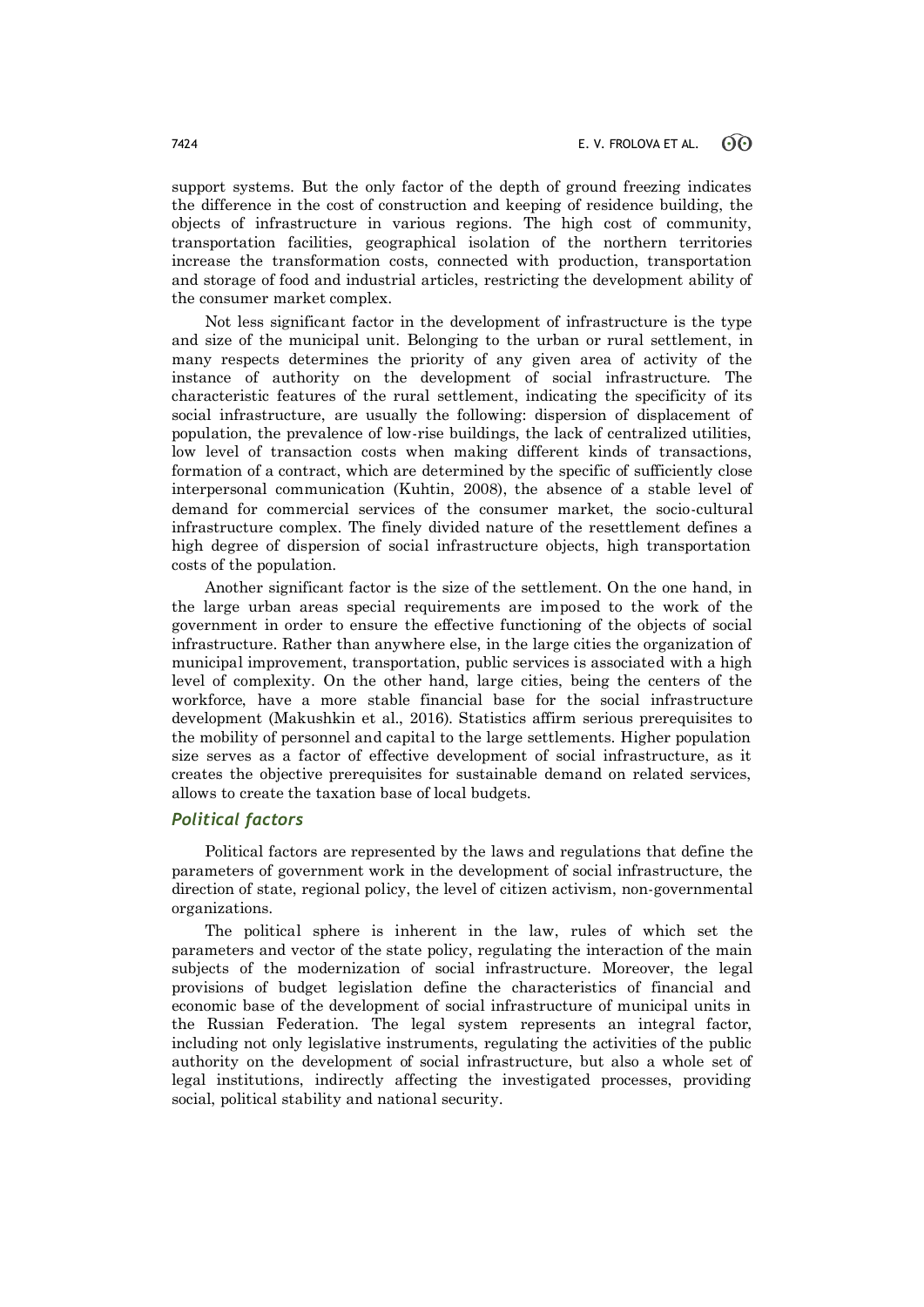#### 60 INTERNATIONAL JOURNAL OF ENVIRONMENTAL & SCIENCE EDUCATION 7425

As practice shows, local taxes account for a very small part of the own revenues of the local budgets ("4.8% of the land tax and 0,2% from the individual property tax "). The most significant local budget revenue is provided by a federal individual income tax, "its share in the tax revenues of municipalities is more than half - about 60%" (Slyunyaev, 2012). The transport tax, corporate tax are not paid to the budgets of settlements directly, which significantly limits the financial autonomy of the local authorities of the settlements, depriving the motivation to socio-economic development of the territories.

The norms of assessments to budgets of the settlements from certain federal, regional taxes and fees are established by the Law of territorial entity of the RF. Thus, the local budget may have completely different proportion of both transport tax, and corporate tax, charged at the regional level, it all depends on the policy of the subunit of federation. So, at the public hearings "Trends in the development of the local government in Russia in the context of legislative changes" in the Public Chamber of the Russian Federation the following figures were given. "In 2010, one of the leading enterprises of the city paid to the budgets of all levels 226 million of rubles. Of which, Kirovsk budget received about 1%, the budget of the Kirov region - 2.3%, the budget of Leningrad region - 25.3%, the federal budget - 71.4% "(Lupeko, 2011).

### *Economic factors*

Economic factors are general economic conditions, determining resource provision of the management practices for the development of social infrastructure. Social infrastructure "appears and becomes an independent element of the economy only achieving a certain (high) level of development of industrial forces of society. Economic resources of the state, efficiency of the production, workforce productivity define the limits of economic possibilities of social infrastructure development"(Vazhenin, 1980). In modern conditions of social and technological progress, stimulating among other things increasing level of requirements to the performance property of social infrastructure objects, and associated with that their high capital intensity, the link between the level of social infrastructure development and economic stability of the area is evident (Gureva et al., 2016; Delmon, 2012).

As it has been described above, the rules of the budgetary legislation identify significant restrictions of local authorities management activity on the development of social infrastructure. Financial insecurity of local budgets, their self-reliance, determining by existing legal provisions of budget legislation, initiates the growing influence of regional economic factors on the nature of management practices of local authorities. In terms of budgetary centralization, the level of regional support is becoming one of the dominant factors of the modernization of the social infrastructure of the municipal unit.

Economic and infrastructural development of the region are interdependent factors. The high level of economic development, favorable investment, business environment, the positive migration balance of the labor forces to the region determines the sustainable development of social infrastructure through attracting the investment, raising of living standards of the population, and, correspondingly, increase in demand for its services (Vinogradova et al., 2015). In turn, the concentration of infrastructure objects in the territory is an additional source of economic growth (Rudenko et al., 2016). Such mutually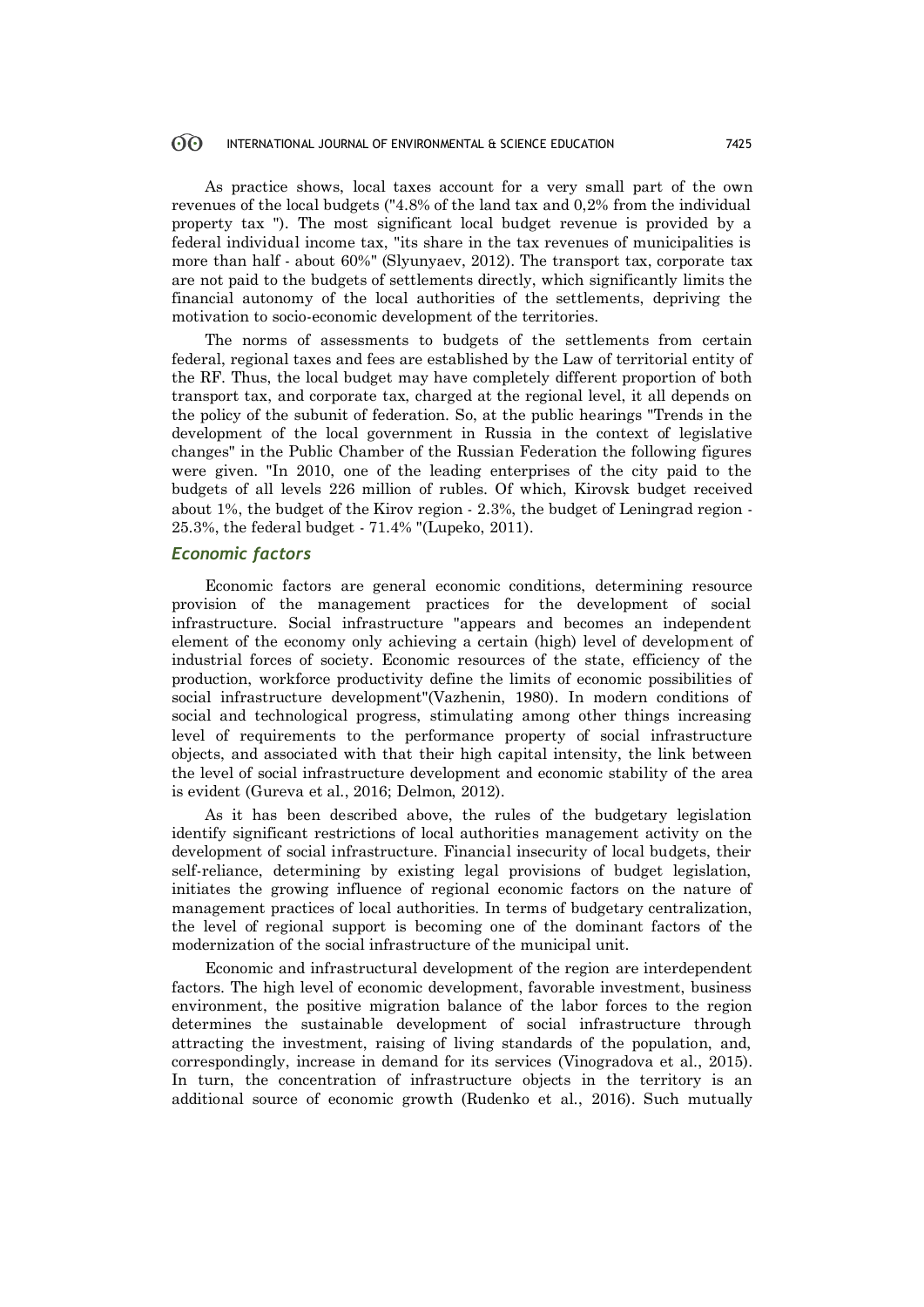conditioned, cyclic process only strengthens the processes of regional differentiation. Thus, the already existing and growing heterogeneity of economic space actualizes the development of the pattern of modernization of social infrastructure. Only by stimulating the development of utility and transport infrastructure, being a factor of reducing transformation costs in the manufacturing of goods and services, it is possible to overcome the structural deformations of regional development, increase competitive advantage of certain territories.

### *Social factors*

Social factors characterize the level and living standards of the population that as a whole determines the needs of the social groups in the development of social infrastructure. Social factors are a reflection of the existing economic and political trends.

Territorial differentiation, expressed in such economic indicators, as the investment quote, financial security of the regions, initiates a high degree of polarization in the level and quality of life of the population, defined not only by the amounts of revenues, but also by the territorial belonging.

In modern conditions the poor living standards of the vast majority of the rural population initiates the lack of demand for services of social infrastructure objects, largely determining its qualitative and quantitative characteristics. Thus, the ratio of average monthly notional accrued wages of agricultural worker to the average level in Russia is the lowest and constitutes 52% (Russia in Numbers, 2014). The level of wages in rural areas is also determines by the human capacity of social infrastructure objects, which is characterized by lower education and qualification level, the outflow of skilled personnel to the cities, providing greater opportunities for self-realization. Serious threat it represents, first and foremost, for the objects of education and culture (Rogach, 2009).

# *Factors of cultural and spiritual sphere*

Factors of cultural and spiritual sphere include established on the territory historical and cultural traditions and resources, specific for the population values, affirmations, mentality peculiarities. Management practices of the social infrastructure modernization should, on the one hand, be determined by the cultural and spiritual needs of the population, and, on the other hand, form them, improve in accordance with the priority objectives of the unified national ideology.

Educational and cultural needs of the population serve as the basis for the formation of social infrastructure, relevant to the present demands. In addition, value system, moral standards indirectly influence the development of social infrastructure. Such values as respect for property rights, honesty in conclusion of a transaction, compliance with contracts and consumer rights determine the potential opportunities for attraction of investments for social infrastructure development, as well as the qualitative parameters of the services provided. Social activism contributes to the establishment of a system of public control over the development of the social infrastructure of the municipal unit.

Historic cultural heritage of the settlement, traditions are the foundation, forming, first of all, territory travel services market, and therefore the development of appropriate social infrastructure. Preserving of historical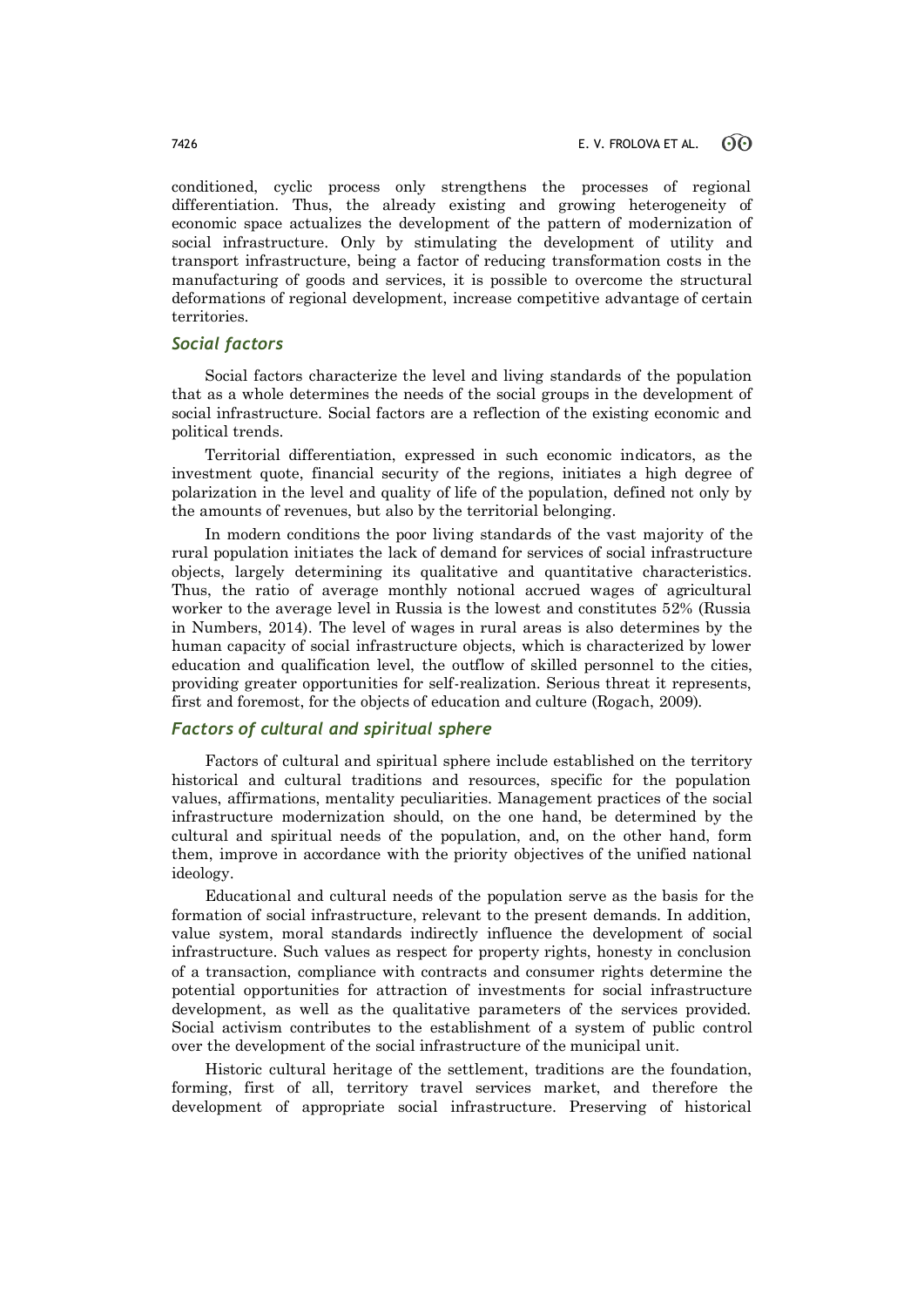#### 60 INTERNATIONAL JOURNAL OF ENVIRONMENTAL & SCIENCE EDUCATION 7427

appearance of the territory, protection and restoration of cultural monuments, architectural complexes, attitude to the national pecularities, traditions and customs contribute to the formation of the tourist attractiveness of the area. All this is a major area of business dimension, contributing to the development of the municipality.

# **Discussion**

The analysis of legal documents allows to make a conclusion that local government have the authority and great opportunities, ensuring the development of social infrastructure. Critical issues of the subsistence of the population are referred to the competence of local authorities; the territorial localization of social infrastructure determines the high level of correlation of its level of development with the efficiency of local self-government work. Today, however, there are several problems, restricting the potential of local government in the field of social infrastructure development. First of all, it is the lack of financial security for municipal government.

As it is emphasized in the Draft Concept of the improvement in the regional policy in the Russian Federation for the period up to 2020 (2014), "in Russia there was developed a sufficiently high level, even to measures of unitary States, centralization of income. At the same time, municipal units are too congested with expenditure commitments. As a result, extensive system of inter-budgetary transfer. At the same time, it is excessively detailed (about 90 types of interbudgetary subsidies and more than 20 types of subventions). Inter-budgetary transfers constitute the main portion of sub-federal budgets' income, often forming dependency moods at the public agencies at the regional and municipal levels" (Draft concept of the improvement in the regional policy in the Russian Federation, 2014).

The analysis of the set problems reveal sufficient complexity in distinction between economic and political factors, affecting the management practices of social infrastructure development. The specific of the budget legislation lays down certain restrictive framework for local government, forming their management practices in accordance with the available material and financial resources. Considered aspects of centralization of fiscal policy defining the feature of paternalistic model of local self-government, a high degree of dependence on federal and regional donations. High capital intensity of social infrastructure objects, insufficient financial and economic base, possessed by the main subject of management (local authorities) initiates a high degree of dependence of management practices' effectiveness on the factors of federal and regional policy (Frolova, 2014b; Erdyneeva et al., 2016).

Civic engagement of the population is the most important factor, determining the effectiveness of management practices of social infrastructure modernization. Significance of the citizen activism is being explicated out of its functionality, among which particular importance have the following: identification of priorities of the social infrastructure modernization, assessment of the relevance of guidelines for action of local authorities to the needs and expectations of various social groups of the municipality, direct involvement in the organization of the activities, aimed on the resolution of the problems with housing and utilities infrastructure, public order, ensuring peacekeeping. The system of social control over the functioning of the social infrastructure objects is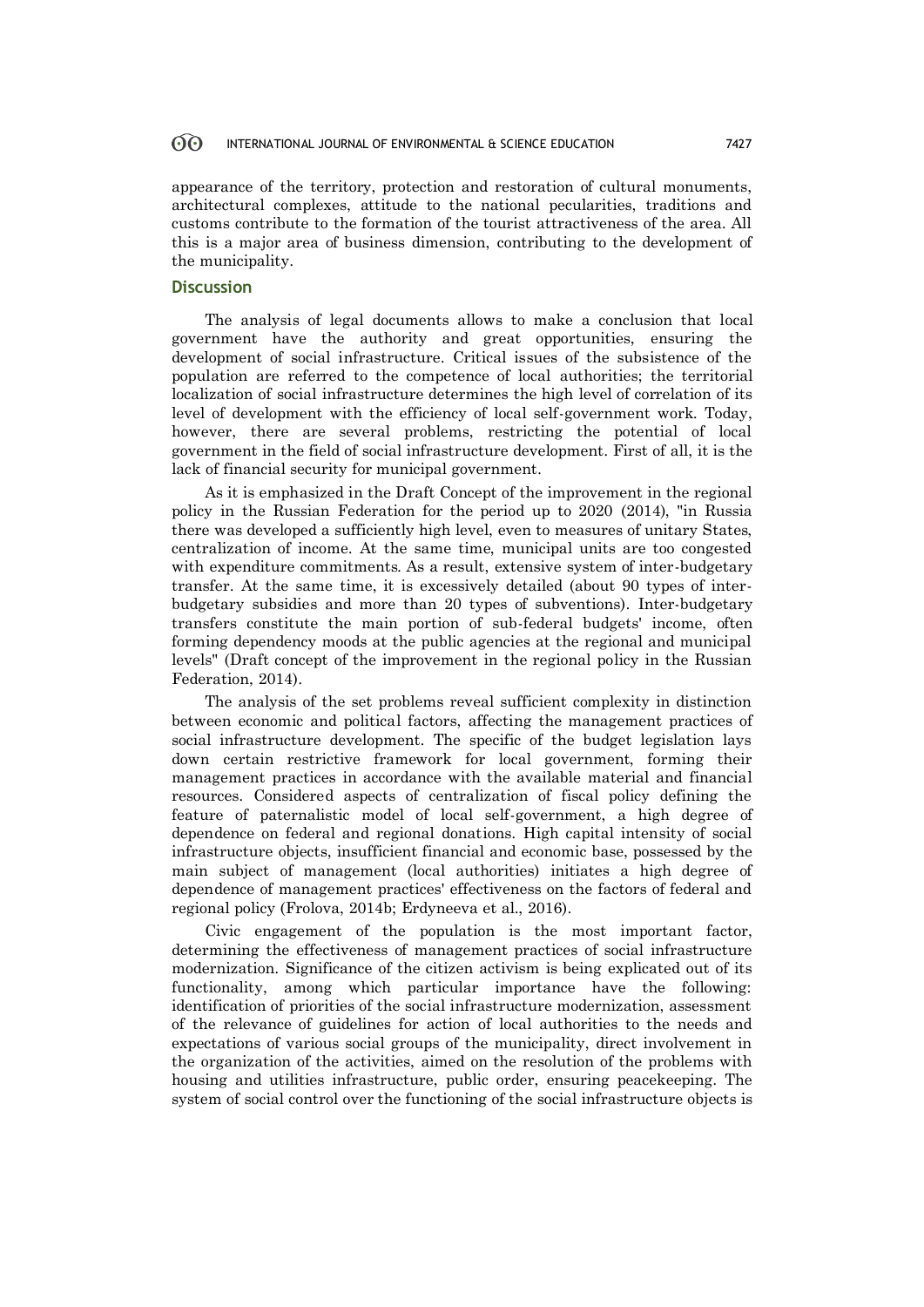a prerequisite for improvement of quality of infrastructure complex services. Formation and development of the democratic principles of the Russian Federation, embodied in the Constitution, involves ensuring of reliable public verification over the government. The formality of the declared forms of social control and the virtual absence of cooperation in the metter of the development of social infrastructure between the community and governing organs allows government institution to keep the closed nature of administration and operate mostly on maintaining of the functioning of already existing system, rather than on its development (Frolova, 2016).

### **Conclusion**

Thus, local authorities are the main subject of the modernization of social infrastructure. Other subjects of the modernization of social infrastructure include federal and regional power structures, private business, the population of the municipal unit. Analysis of the factors, determining the management practices of social infrastructure modernization, lead to an important insight about the current state of the institution of local self-government - an obligate consequence of the transformation of society, a reflection of the existing contradictions between the institutional essence of local self-government as an independent management entity and the objective factors of political and economic charecter, restricting its autonomy.

Image promotion of the municipality as an attractive tourist area will allow not only to increase the revenues of the local budgets through additional tax proceeding, but also become a factor of development of corresponding social infrastructure. Formation and / or promotion of amenities on the territory, possessing a tourist attraction, reduce entrepreneurial risks, associated with the site of the object of social infrastructure due to the provision of increased demand for their services. Attraction of public opinion to the socio-cultural objects of the municipal unit forms the investment attractiveness of the territory, initiating the development of social infrastructure (road facilities, transport system, public services, catering and etc.). Raising of the level of tourist attractiveness of the territory, its prestige is possible on the basis of attracting the interest to the existing historical sites, unique natural resources( Larionova et al., 2015; Vinogradova et al., 2016).

Particularly topical issue is the creation of conditions for the development of agricultural, cultural and educational tourism, search for unique ideas for the formation of the tourist attractiveness of Russian small towns and rural settlements. The popularization of national artistic trades, the restoration of the historical appearance of the settlements is one of the directions of the municipality tourist's image, which is a catalyzing factor of development of social infrastructure.

### **Disclosure statement**

No potential conflict of interest was reported by the authors.

### **Notes on contributors**

**Elena V. Frolova** is doctor of sociological sciences, Professor, Russian State Social University, Moscow, Russia.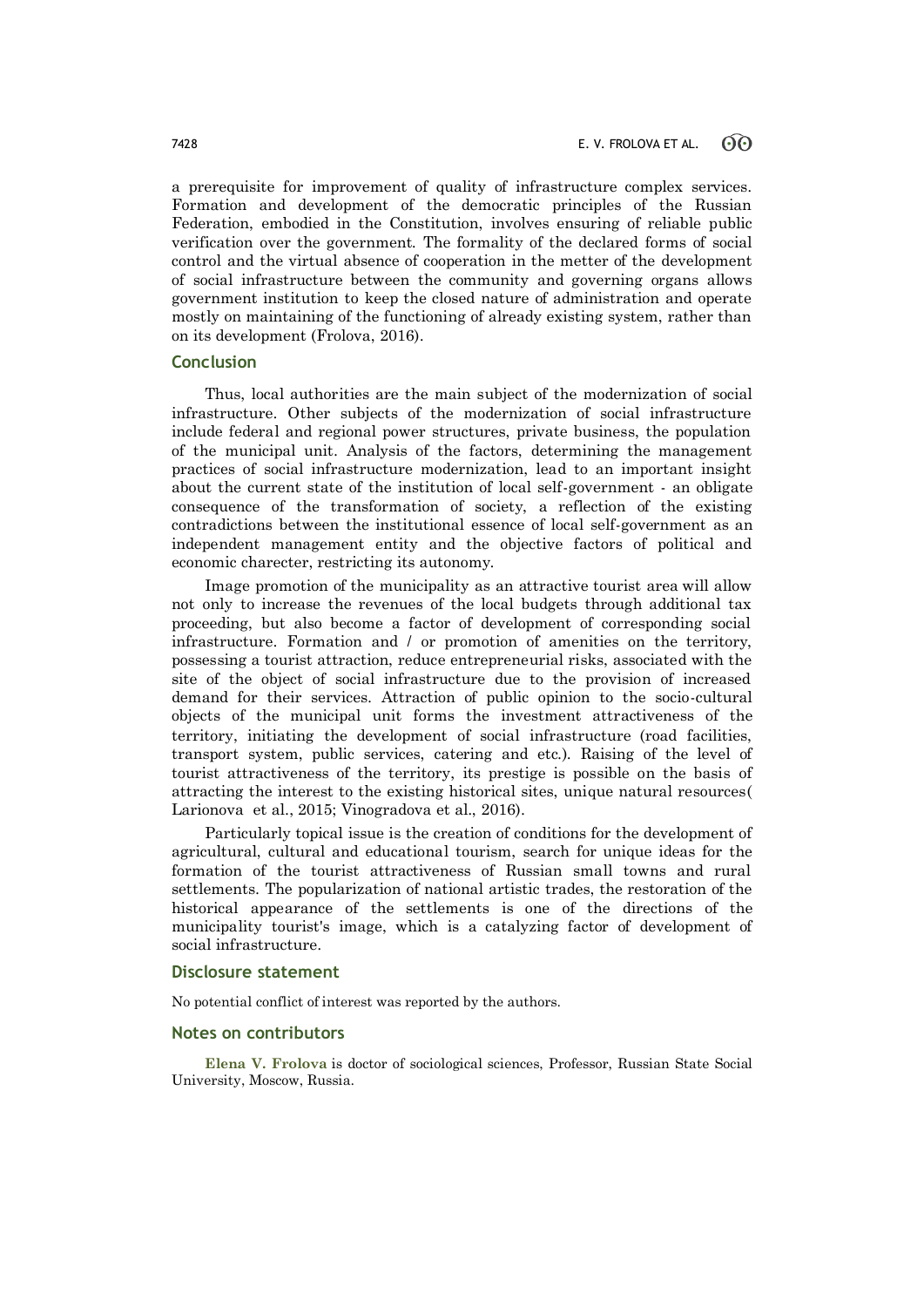**Mikhail V. Vinichenko** is doctor of historical sciences, Professor, Russian State Social University, Moscow, Russia

**Andrey V. Kirillov** is doctor of historical sciences, Professor, Russian State Social University, Moscow, Russia.

**Olga V. Rogach** is PhD, associate Professor, Russian State Social University, Moscow, Russia.

**Elena E. Kabanova** is PhD, associate Professor, Russian State Social University, Moscow, Russia.

### **References**

- Babichev, I. V. (2000). *Subjects of the local self-government and their interaction*. Moscow, Publishing house "Eastern frontier", 207 p.
- Copus, C. (2006). British Local Government: A Case for a New Constitutional Settlement. *Public Policy and Administration*, *21,* 4-21.
- Crawford, N. C. (2009). Homo Politicus and Argument (Nearly) All the Way Down: Persuasion in Politics. *Perspectives on Politics*, *7,* 103-124.
- Delmon, D. (2012). *Public-private partnership in the infrastructure. A Practical Guide for authorities.*  Direct access: http://www.ppiaf.org/sites/ppiaf.org/files/publication/Jeff%20- Delmon\_PPP\_russian.pdf
- Draft Concept of improvement in the regional policy in the Russian Federation for the period up to 2020. (2014). Direct access http://economy.gov.ru/minec/activity/sections/strategicplanning/ concept/doc20081117\_01
- Erdyneeva, K. G., Vasilyeva, K. K., Krysova, E. V., Nikonova, T. V.,Fatikhova, L. E., Klimenko, T. I., Zaitseva, N.A. & Marfina, L.V. (2016). The mechanism of state regulation of regional services markets as an imperative to reduce territorial socio-economic disparities. *Management of Education: Problems and Perspectives. 6,* 274-280
- Frolova, E. V. (2014a). Social infrastructure of contemporary Russian municipal bodies: Issues and prospects for modernization. *Sotsiologicheskie Issledo*v*aniya*, *2*, 51-58
- Frolova, E. V. (2014b). Deformations in interbudget relations in Russian federation: Socioeconomic and political risks. *Actual Problems of Economic*s, *158,* 351-359
- Frolova, E. V. (2016). Interaction of the population and local government: Problems and new opportunities. *Sotsiologicheskie Issledovaniya*, *4*, 59-64
- George, J. & John, S. (2012). Local government: the past, the present and the future. *Public Policy and Administration*, *27,* 346-367.
- Grissom, J. A. & Harrington, J. R. (2012). Local Legislative Professionalism. *American Politics Research, 41*, 76-98*.*
- Gureva, M. A., Kirillov, A. V., Vinichenko, M. V., Melnichuk, A. V. & Melnichuk, Y. A. (2016). Management of Innovations and Innovative Process: Concept, Essence, Classification and Diffusion. *International review of management and marketing, 6,* 147-153.
- Ivanov, V. N. & Patrushev, V. I. (2001). *Innovative social technologies of state and municipal managment.* Moscow, Economy, 327 p.
- Kuhtin, P.V. (2008). *Infrastructure of municipal units*. Moscow. KNORUS , 14 p.
- Larionova, A. A., Suslova, I. A., Povorina, E. V. & Vinogradova, M. V. (2015). Formation of Tourist Image of the Region. Mediterranean Journal of Social Sciences, *6*, 261-266.
- Lupeko, A. A. (2011). Assesment of problems of local government from the standpoint of small towns. *Speech at the public hearings "Trends in the development of local government in Russia in the context of legislative changes" in the Public Chamber of the Russian Federation,* 24.11.2011
- Makushkin, S. A., Kirillov, A. V., Novikov, V. S., Shaizhanov, M. K. & Seidina, M. Z. (2016). Role of inclusion "Smart city" concept as a factor in improving the socio-economic performance of the territory. *International Journal of Economics and Financial Issue*s, *6(1),* 152-156.
- Rogach, O. V. (2009). The role of the formal education in the development of human potential in Russia. *Social Policy and Sociolo*gy, *5(47),* 263-274.
- Rudenko, L. G., Zaitseva, N. A., Mekush, G. E., Dmitrieva, N. V. & Vasilieva, L. S. (2016). Improving Private Sector and Government Partnership System to Support Small Businesses in the Service Sector. *IEJME — Mathematics Educati*on, *11,* 1261-1270.